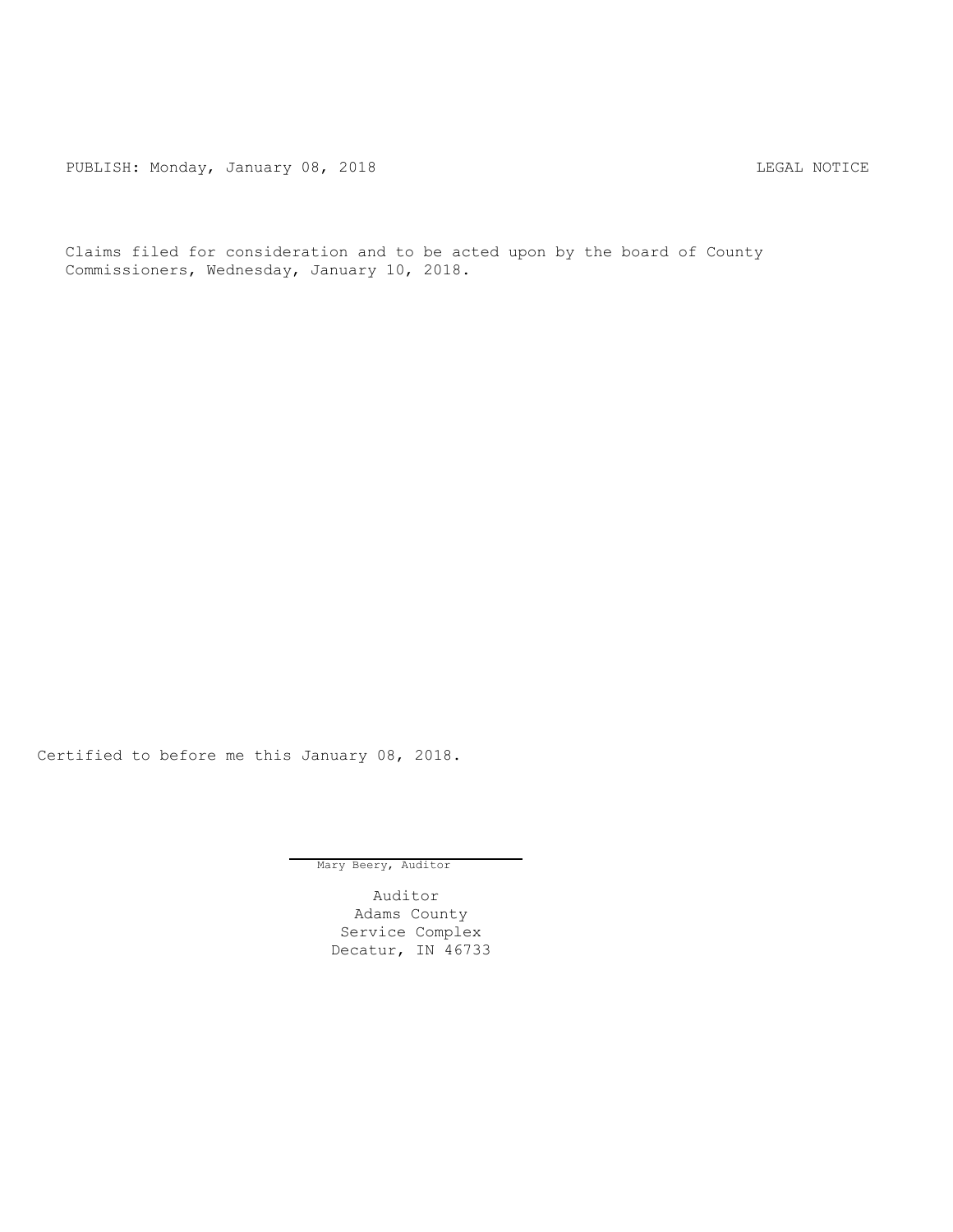

## **Claims Docket for Newspaper Adams County, Indiana**

## For Period: **12/13/2017** to **12/27/2017**

*313 W. Jefferson St. Decatur, IN 46733 (219) 724-2600*

## Date Claims to be Paid: **1/10/2018**

| <u>Vendor</u>                        | <b>Amount</b> | <b>Vendor</b>                             | <b>Amount</b> |
|--------------------------------------|---------------|-------------------------------------------|---------------|
| Adams County Council On Aging, Inc.  | 2,400.00      | Adams Memorial Hospital                   | 37,633.01     |
| Arnold Lumber Co., Inc.              | 8.10          | AT & T Mobility                           | 445.12        |
| Baker And Sons Plumbing &            | 85.98         | <b>Berne Witness</b>                      | 60.02         |
| Suburban Propane LP                  | 132.00        | Brateman's, Inc.                          | 8.00          |
| <b>Charles Bowers</b>                | 2,333.33      | Cintas Location #338                      | 144.81        |
| City Of Decatur                      | 4.00          | Decatur Hardware & Rental                 | 30.02         |
| <b>Complete Printing Service</b>     | 844.00        | Decatur Daily Democrat                    | 85.76         |
| <b>Decatur Dental Services</b>       | 707.85        | Downing & Glancy Funeral Home             | 500.00        |
| Geneva Police Department             | 348.00        | Gordon Food Service                       | 3,058.46      |
| Grimm's Auto                         | 146.23        | Hilty Engine Service                      | 550.00        |
| Innovative Concepts                  | 309.99        | Joe Spaulding                             | 40.04         |
| Lehman Feed Mill                     | 709.00        | Plumley Farm Drainage                     | 1,365.36      |
| Quill Corporation                    | 383.52        | Roto-Rooter                               | 200.00        |
| Sherwin-Williams                     | 667.48        | Top Supply Company LLP                    | 124.60        |
| Town Of Monroe                       | 360.00        | West Payment Center                       | 1,038.44      |
| Adams County Automotive Supply, Inc. | 578.64        | Town Of Geneva                            | 720.00        |
| Jay County REMC                      | 59.90         | Bailey's Test Strips & Thermometers, LLC  | 25.50         |
| Bluhm & Reber                        | 275.00        | Bixler Insurance, Inc.                    | 75.00         |
| B & K Hydraulics LLC                 | 282.50        | Chad W. Sprunger                          | 896.25        |
| Matthew Bender                       | 457.61        | Motorola Solutions, Inc.                  | 4,773.65      |
| <b>Expert Transmission</b>           | 45.00         | Harvest Land Co-op                        | 9,049.49      |
| Adams County Sheriff's Department    | 156.00        | Michael G. Werling                        | 775.00        |
| Troyer's Market LLC                  | 8,513.44      | Harris Computer Systems                   | 700.66        |
| McKesson Medical - Surgical          | 154.80        | <b>Bluffton Medical Center</b>            | 46.32         |
| Grainger                             | 284.55        | Larry Weaver                              | 26.40         |
| Bi-County Services, Inc              | 3,276.00      | Christopher B. Burke Engineering          | 165.00        |
| <b>Stationair's Express</b>          | 2,498.87      | Schwartz Steel LLC                        | 147.26        |
| Petro Reporting Service, Inc.        | 75.90         | FlexPAC                                   | 1,120.84      |
| Joe H Construction                   | 6,571.14      | RICOH USA, INC.                           | 71.02         |
| Paul W Rumple                        | 50.00         | Decatur Ace Hardware                      | 264.47        |
| WM Imaging Solutions, Inc.           | 41.08         | Lieberman Technologies                    | 7,298.00      |
| Allied Mechanical, Inc.              | 406.49        | Phil Eicher                               | 50.00         |
| Anna Steiner                         | 50.00         | Corrisoft                                 | 283.25        |
| Central Customer Charges             | 496.39        | <b>Adams County Community Corrections</b> | 217.00        |
| Indigital Telecom                    | 4,312.87      | Dash Medical Gloves                       | 70.90         |
| Stop Stick                           | 78.00         | <b>Advance Auto Parts</b>                 | 18.99         |
| <b>Allstar Communications</b>        | 672.88        | Pitney Bowes, Inc.                        | 525.00        |
| Frontier                             | 147.12        | The Java Bean Cafe                        | 64.40         |
| Rodney G Bollenbacher                | 50.00         | Schindler Elevator Corporation            | 2,800.00      |
| U.S. Aggregates Inc.                 | 1,769.16      | Kristina A. Nichols/Cans for CoPays       | 38.30         |
| Wex Bank                             | 117.31        | Electronic Strategies, Inc.               | 655.91        |
| Douglas Hartman                      | 100.00        | Jack Odle                                 | 8.76          |
| <b>UPS</b> Freight                   | 5.30          | Rex W. King                               | 48.84         |
| JPMorgan Chase Bank NA               | 7,175.91      | Lawson Products, Inc.                     | 159.62        |
| Redwood Toxicology Laboratory, Inc.  | 922.69        | <b>Staples Business Advantage</b>         | 477.94        |
| Inmate Services Corporation          | 750.00        | Four U Packaging                          | 510.37        |
| <b>Aquatek Water Treatment</b>       | 597.55        | Treasurer, IPWDA                          | 60.00         |
| Adams Co Treasurer - AEP             | 19,361.08     | Adams Co Treasurer - NIPSCO               | 7,150.75      |
|                                      |               |                                           |               |